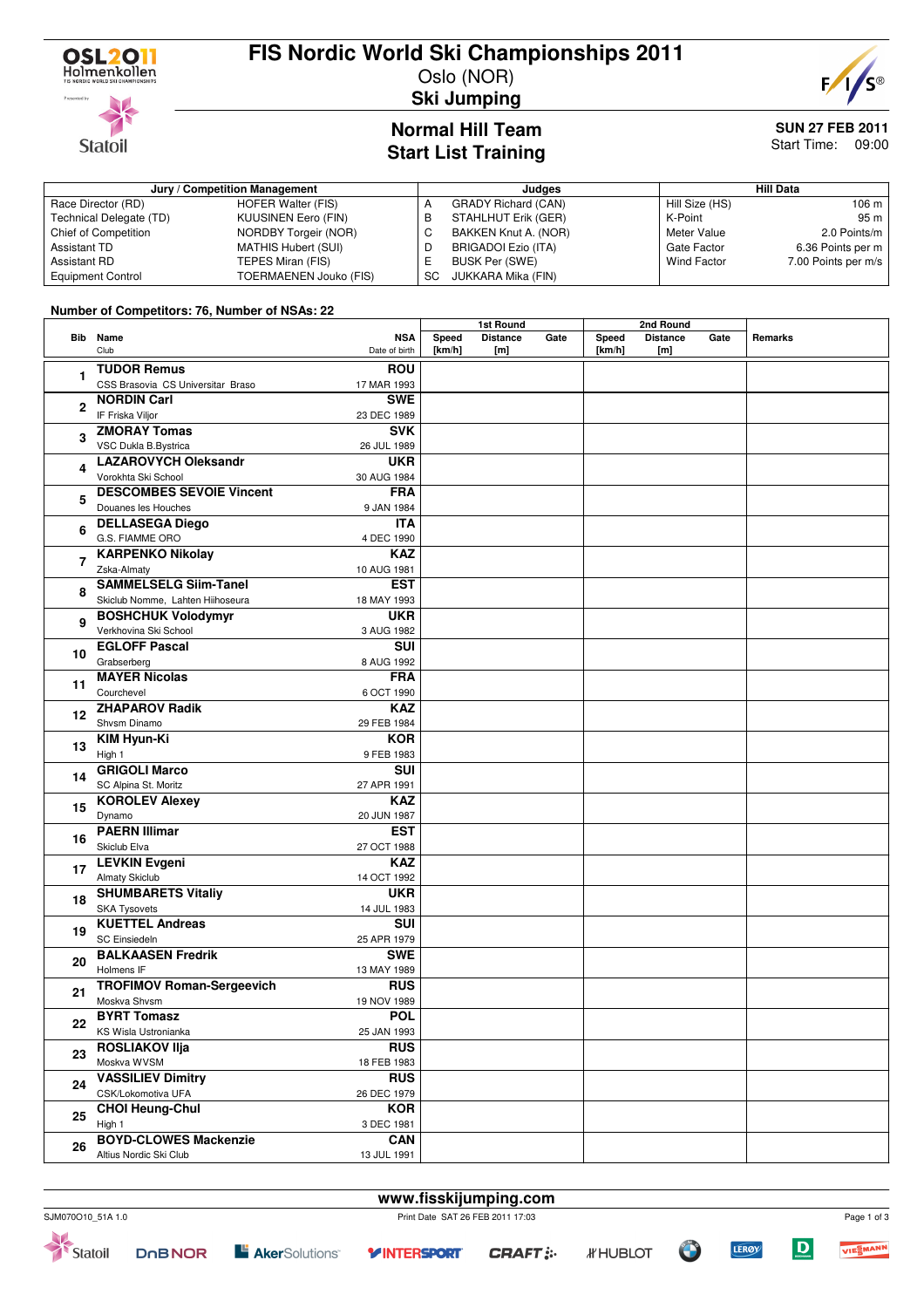## **FIS Nordic World Ski Championships 2011**

Oslo (NOR) **Ski Jumping**



**Statoil** 

### **Normal Hill Team Start List Training**

**SUN 27 FEB 2011** Start Time: 09:00

|    |                                                            |                             |                 | 1st Round              |      | 2nd Round       |                        |      |         |
|----|------------------------------------------------------------|-----------------------------|-----------------|------------------------|------|-----------------|------------------------|------|---------|
|    | <b>Bib</b> Name<br>Club                                    | <b>NSA</b><br>Date of birth | Speed<br>[km/h] | <b>Distance</b><br>[m] | Gate | Speed<br>[km/h] | <b>Distance</b><br>[m] | Gate | Remarks |
| 27 | <b>BRESADOLA Davide</b><br>C.S. Esercito                   | <b>ITA</b><br>10 SEP 1988   |                 |                        |      |                 |                        |      |         |
| 28 | <b>FRENETTE Peter</b><br>New York Ski Ed Foundation        | <b>USA</b><br>24 FEB 1992   |                 |                        |      |                 |                        |      |         |
| 29 | <b>MEZNAR Mitja</b><br><b>NSK Trzic Trifix</b>             | <b>SLO</b><br>30 JUN 1988   |                 |                        |      |                 |                        |      |         |
| 30 | <b>ZYLA Piotr</b><br>KS Wisla Ustronianka                  | <b>POL</b><br>16 JAN 1987   |                 |                        |      |                 |                        |      |         |
| 31 | <b>ZOGRAFSKI Vladimir</b><br>Samokov                       | <b>BUL</b><br>14 JUL 1993   |                 |                        |      |                 |                        |      |         |
| 32 | <b>HLAVA Lukas</b><br>Dukla Liberec                        | <b>CZE</b><br>10 SEP 1984   |                 |                        |      |                 |                        |      |         |
| 33 | <b>MORASSI Andrea</b><br>C.S. Forestale                    | <b>ITA</b><br>30 AUG 1988   |                 |                        |      |                 |                        |      |         |
| 34 | <b>SEDLAK Borek</b><br>Dukla Liberec                       | <b>CZE</b><br>15 JUN 1981   |                 |                        |      |                 |                        |      |         |
| 35 | <b>COLLOREDO Sebastian</b><br>G.S. Fiamme Gialle           | <b>ITA</b><br>9 SEP 1987    |                 |                        |      |                 |                        |      |         |
| 36 | <b>DAMJAN Jernej</b><br>SSK Costella Ilirija               | <b>SLO</b><br>28 MAY 1983   |                 |                        |      |                 |                        |      |         |
| 37 | <b>TAKEUCHI Taku</b><br>Kitano Construction Corp. Ski Club | <b>JPN</b><br>20 MAY 1987   |                 |                        |      |                 |                        |      |         |
| 38 | <b>YUMOTO Fumihisa</b><br>Tokyo Biso Group Ski Team        | JPN<br>23 APR 1984          |                 |                        |      |                 |                        |      |         |
| 39 | <b>MUOTKA Olli</b><br>Ounasvaaran Hiihtoseura              | <b>FIN</b><br>14 JUL 1988   |                 |                        |      |                 |                        |      |         |
| 40 | <b>AHONEN Janne</b><br>Lahden Hiihtoseura                  | <b>FIN</b><br>11 MAY 1977   |                 |                        |      |                 |                        |      |         |
| 41 | <b>KOIVURANTA Anssi</b><br>Kuusamon Erä-Veikot             | <b>FIN</b><br>3 JUL 1988    |                 |                        |      |                 |                        |      |         |
| 42 | <b>TEPES Jurij</b><br>SD Dolomiti                          | <b>SLO</b><br>14 FEB 1989   |                 |                        |      |                 |                        |      |         |
| 43 | <b>FREITAG Richard</b><br>SG Nickelhuette Aue              | <b>GER</b><br>14 AUG 1991   |                 |                        |      |                 |                        |      |         |
| 44 | <b>HULA Stefan</b><br>SSR LZS SOKOL Szczyrk                | <b>POL</b><br>29 SEP 1986   |                 |                        |      |                 |                        |      |         |
| 45 | <b>KORNILOV Denis</b><br>Sdushor N. Novgorod Dinamo        | <b>RUS</b><br>17 AUG 1986   |                 |                        |      |                 |                        |      |         |
| 46 | <b>JANDA Jakub</b><br>Dukla Liberec                        | <b>CZE</b><br>27 APR 1978   |                 |                        |      |                 |                        |      |         |
| 47 | <b>BODMER Pascal</b><br>SV Messstetten                     | <b>GER</b><br>4 JAN 1991    |                 |                        |      |                 |                        |      |         |
| 48 | <b>HAPPONEN Janne</b><br>Puijon Hiihtoseura                | FIN<br>18 JUN 1984          |                 |                        |      |                 |                        |      |         |
| 49 | <b>SCHMITT Martin</b><br>SC Furtwangen                     | GER<br>29 JAN 1978          |                 |                        |      |                 |                        |      |         |
| 50 | <b>MATURA Jan</b><br>Dukla Liberec                         | <b>CZE</b><br>29 JAN 1980   |                 |                        |      |                 |                        |      |         |
| 51 | <b>CHEDAL Emmanuel</b><br><b>SC Courchevel</b>             | <b>FRA</b><br>15 JAN 1983   |                 |                        |      |                 |                        |      |         |
| 52 | <b>TOCHIMOTO Shohei</b><br>Snow Brand Ski Team             | <b>JPN</b><br>21 DEC 1989   |                 |                        |      |                 |                        |      |         |
| 53 | <b>PREVC Peter</b><br>SK Triglav Kranj                     | <b>SLO</b><br>20 SEP 1992   |                 |                        |      |                 |                        |      |         |
| 54 | <b>KASAI Noriaki</b><br>Tsuchiya Home Ski Team             | <b>JPN</b><br>6 JUN 1972    |                 |                        |      |                 |                        |      |         |
| 55 | <b>KRANJEC Robert</b><br>SK Triglav Kranj                  | <b>SLO</b><br>16 JUL 1981   |                 |                        |      |                 |                        |      |         |
| 56 | <b>KARELIN Pavel</b><br>Nizhniy Novgorod                   | <b>RUS</b><br>27 APR 1990   |                 |                        |      |                 |                        |      |         |